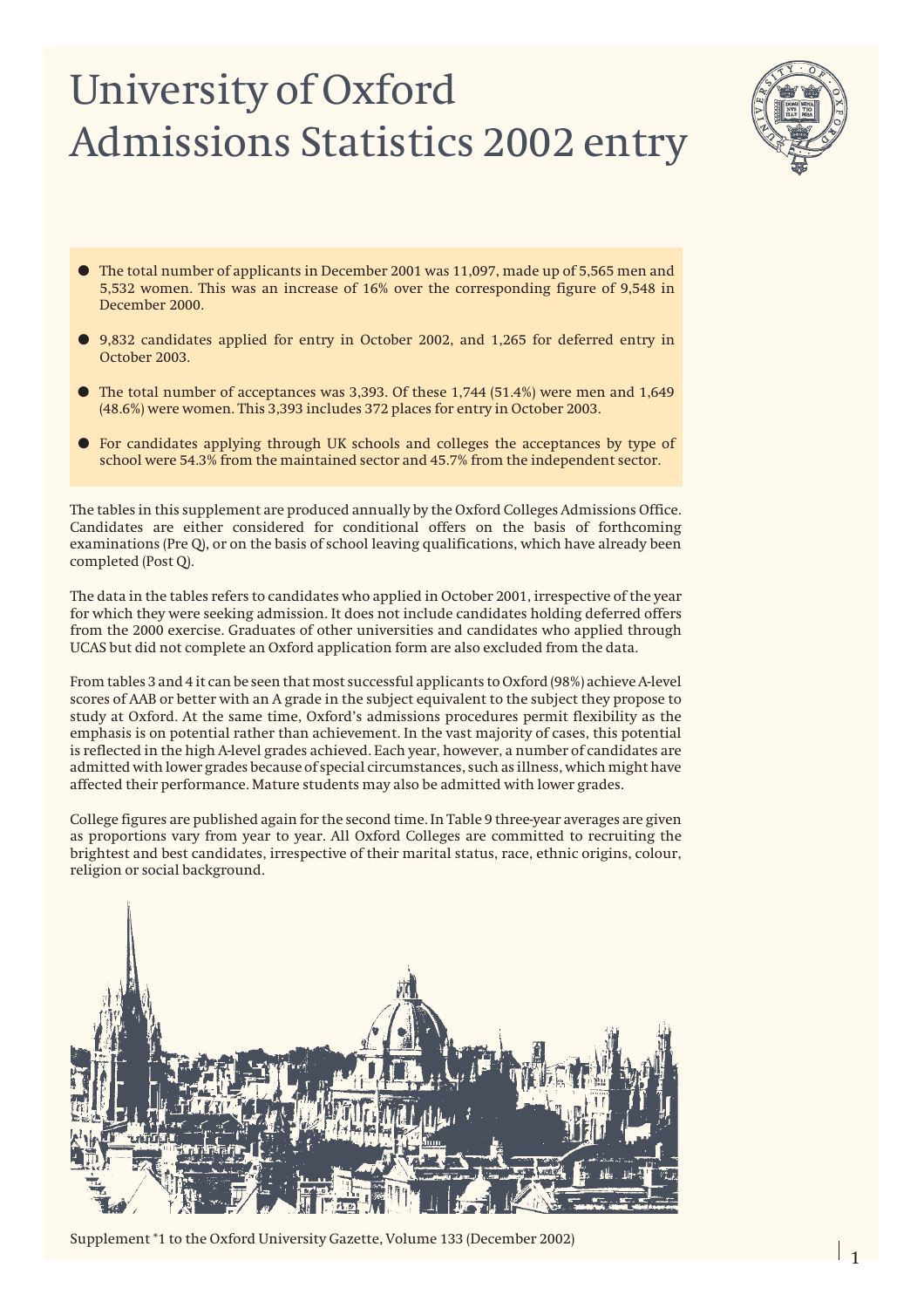# Table 1 Type of school and application route

| Maintained    | 5,200 | 254 | 5.454 | 49.1 | 4,397 | 46.0 | 4.378 | 46.9 |
|---------------|-------|-----|-------|------|-------|------|-------|------|
| Independent   | 3,450 | 468 | 3,918 | 35.3 | 3,673 | 38.5 | 3.474 | 37.2 |
| <b>Others</b> | 1.338 | 387 | 1.725 | 15.6 | 1,478 | 15.5 | 1.488 | 15.9 |
|               |       |     |       |      |       |      |       |      |

| Maintained    | 1,572 | 99  | 1.671 | 49.3 | 1.575 | 48.2 | 1.519 | 47.2 |
|---------------|-------|-----|-------|------|-------|------|-------|------|
| Independent   | 1,198 | 208 | 1,406 | 41.4 | 1,388 | 42.5 | 1.410 | 43.8 |
| <b>Others</b> | 208   | 108 | 316   | 9.3  | 302   | 9.3  | 292   | 9.0  |
|               |       |     |       |      |       |      |       |      |

# Table 1a Success rate by type of school

| Year of application (October) | 2001          | 2000 | 1999          |  |
|-------------------------------|---------------|------|---------------|--|
|                               | $\frac{0}{0}$ | $\%$ | $\frac{0}{2}$ |  |
| Maintained                    | 30.6          | 35.8 | 34.7          |  |
| Independent                   | 35.9          | 37.8 | 40.6          |  |
| <b>Others</b>                 | 18.3          | 20.4 | 19.6          |  |
| Total:                        | 30.6          | 34 2 | 34.5          |  |

# Table 1b Success rate by application route

| Year of application (October) | 2001 | 2000 | 1999          |  |
|-------------------------------|------|------|---------------|--|
|                               | $\%$ | $\%$ | $\frac{0}{2}$ |  |
| Pre Q                         | 29.8 | 33.6 | 33.9          |  |
| Post Q                        | 37.4 | 38.7 | 39.4          |  |
| Total                         | 30.6 | 34.2 | 34.5          |  |



Success rates (per cent) by type of school, year of application: 2001



Success rates (per cent) by application route, year of application: 2001

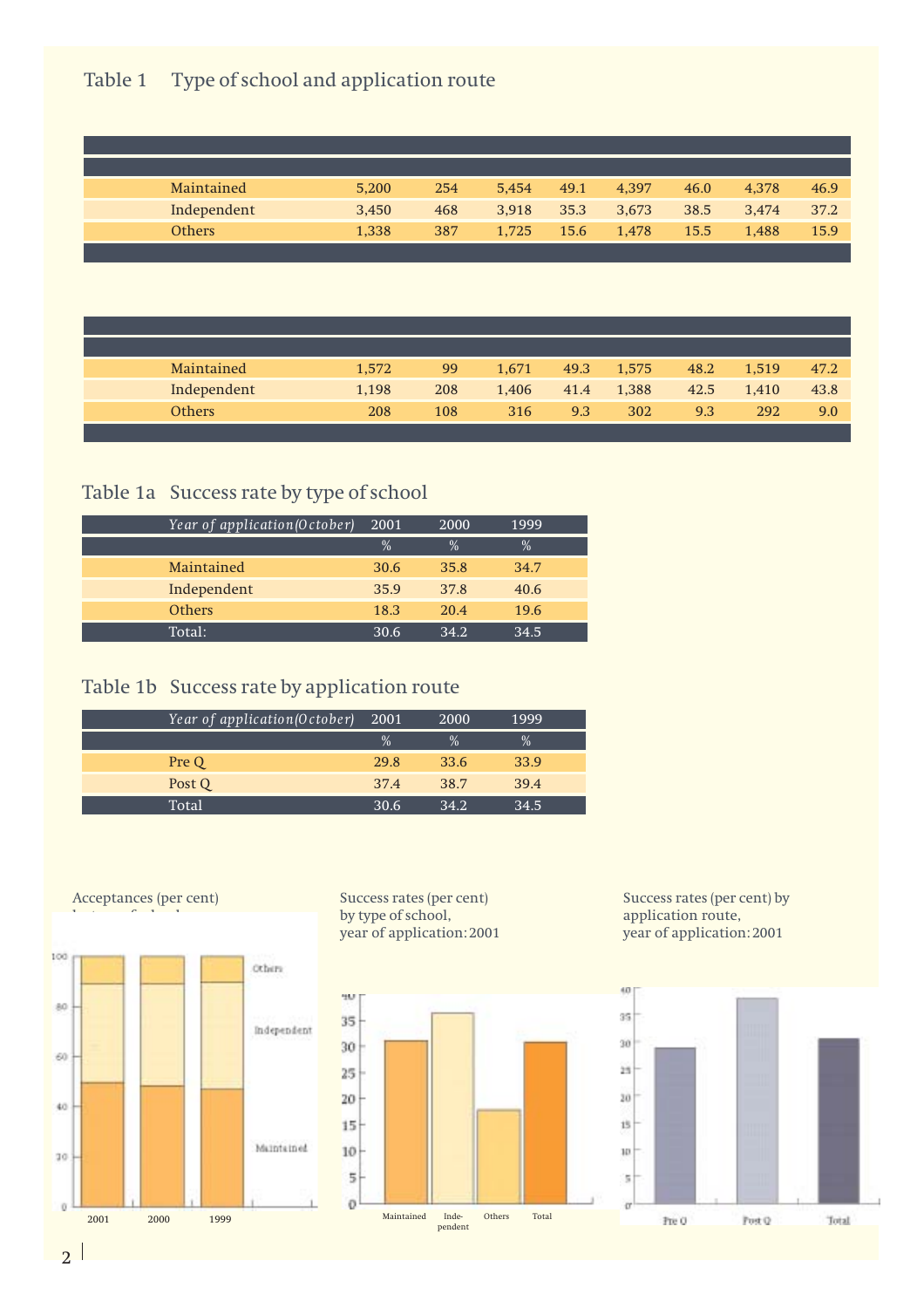Table 2 Number and percentage of applications and acceptances of candidates by region of domicile for 2002 entry

|                       |                |              |                |                  |                     | Total number of   |
|-----------------------|----------------|--------------|----------------|------------------|---------------------|-------------------|
|                       |                |              |                |                  | candidates accepted |                   |
|                       |                | Applications |                | Acceptances      |                     | through UCAS 2001 |
| Region of school      | N <sub>0</sub> | $\%$         | N <sub>o</sub> | $\%$             | N <sub>o</sub>      | $\frac{0}{6}$     |
| North-East            | 236            | 2.1          | 76             | $2.2\phantom{0}$ | 10,988              | 3.3               |
| North-West            | 987            | 8.9          | 340            | 10.0             | 33,273              | 10.1              |
| Yorkshire & Humbs     | 481            | 4.3          | 168            | 4.9              | 21,960              | 6.7               |
| East Midlands         | 421            | 3.8          | 132            | 3.9              | 19,323              | 5.9               |
| <b>West Midlands</b>  | 782            | 7.1          | 237            | 7.0              | 25,776              | 7.8               |
| Eastern               | 744            | 6.7          | 243            | 7.2              | 24,982              | 7.6               |
| <b>Greater London</b> | 1,736          | 15.7         | 580            | 17.1             | 45,410              | 13.8              |
| South East            | 1,952          | 17.6         | 677            | 20.0             | 41,241              | 12.5              |
| South West            | 1,078          | 9.7          | 328            | 9.7              | 24,164              | 7.3               |
| <b>Wales</b>          | 468            | 4.2          | 143            | 4.2              | 14,029              | 4.3               |
| Scotland              | 223            | 2.0          | 62             | 1.8              | 25,803              | 7.8               |
| Northern Ireland      | 171            | 1.5          | 78             | 2.3              | 11,108              | 3.4               |
| <b>Overseas</b>       | 1,818          | 16.4         | 329            | 9.7              | 31,161              | 9.5               |
| <b>TOTAL</b>          | 11,097         | 100.0        | 3.393          | 100.0            | 329,218             | 100.0             |



 $\vert$  2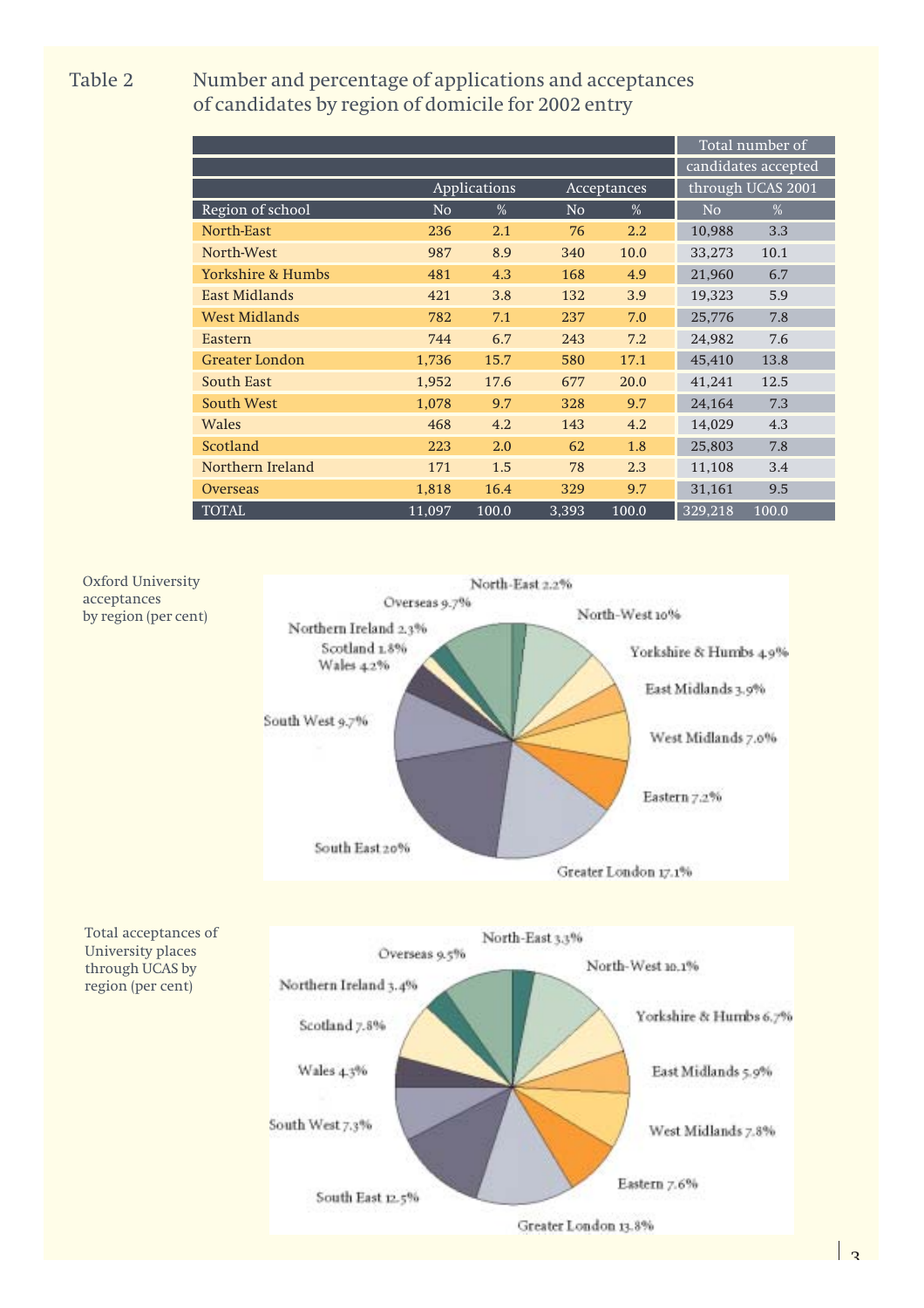# Table 3 A-Level scores of Post Q acceptances and scores required by Pre Q candidates holding offers for 2002 entry

| Scores required    |                  |                                    |
|--------------------|------------------|------------------------------------|
| <b>UCAS</b>        | Post Q           | by Pre Q Candidates                |
| Score              | Acceptances      | holding offers                     |
| 30 and over        | 268              | 1,204                              |
| 28                 | 37               | 1,833                              |
| 26                 | 9                | 28                                 |
| 24                 | $\overline{4}$   | 8                                  |
| 22                 | $\overline{6}$   | $\mathbf{0}$                       |
| 20                 | $\mathbf{0}$     | $\mathbf{0}$                       |
| 18                 | $\boldsymbol{0}$ | $\mathbf{0}$                       |
| 16                 | $\boldsymbol{0}$ | $\Omega$                           |
| 14                 | $\overline{0}$   | 7                                  |
| 12                 | $\mathbf{0}$     | $\mathbf{0}$                       |
| 10                 | $\boldsymbol{0}$ | $\Omega$                           |
| Below 10           | $\mathbf{0}$     | $\mathbf{0}$                       |
| Total              | 324              | 3,080                              |
| 2(EE)              | $\overline{0}$   | 6                                  |
| Two As             | $\overline{4}$   | 75                                 |
| Total:             | Post Q 328       | $\overline{\text{Pre Q}}$<br>3,161 |
| Other Quals/Offers | 62               | 283                                |
| Total:             | 390              | 3,444                              |

level scoring system ollows: l grade:  $A = 10$ rel grade:

# Table 3a Details of other Pre Q qualifications

| <b>Type of Qualification</b>                 | no of      |
|----------------------------------------------|------------|
|                                              | candidates |
| International Baccalaureate                  | 97         |
| Scottish (CSYS, Advanced Highers or Highers) | 46         |
| French Baccalaureate                         | 9          |
| Abitur                                       | 10         |
| European Baccalaureate                       | 8          |
| <b>Irish Highers</b>                         | 6          |
| Other                                        | 107        |
| Total                                        | 283        |

### Distribution of scores of Post Q acceptances



### Scores required by successful Pre Q candidates holding offers

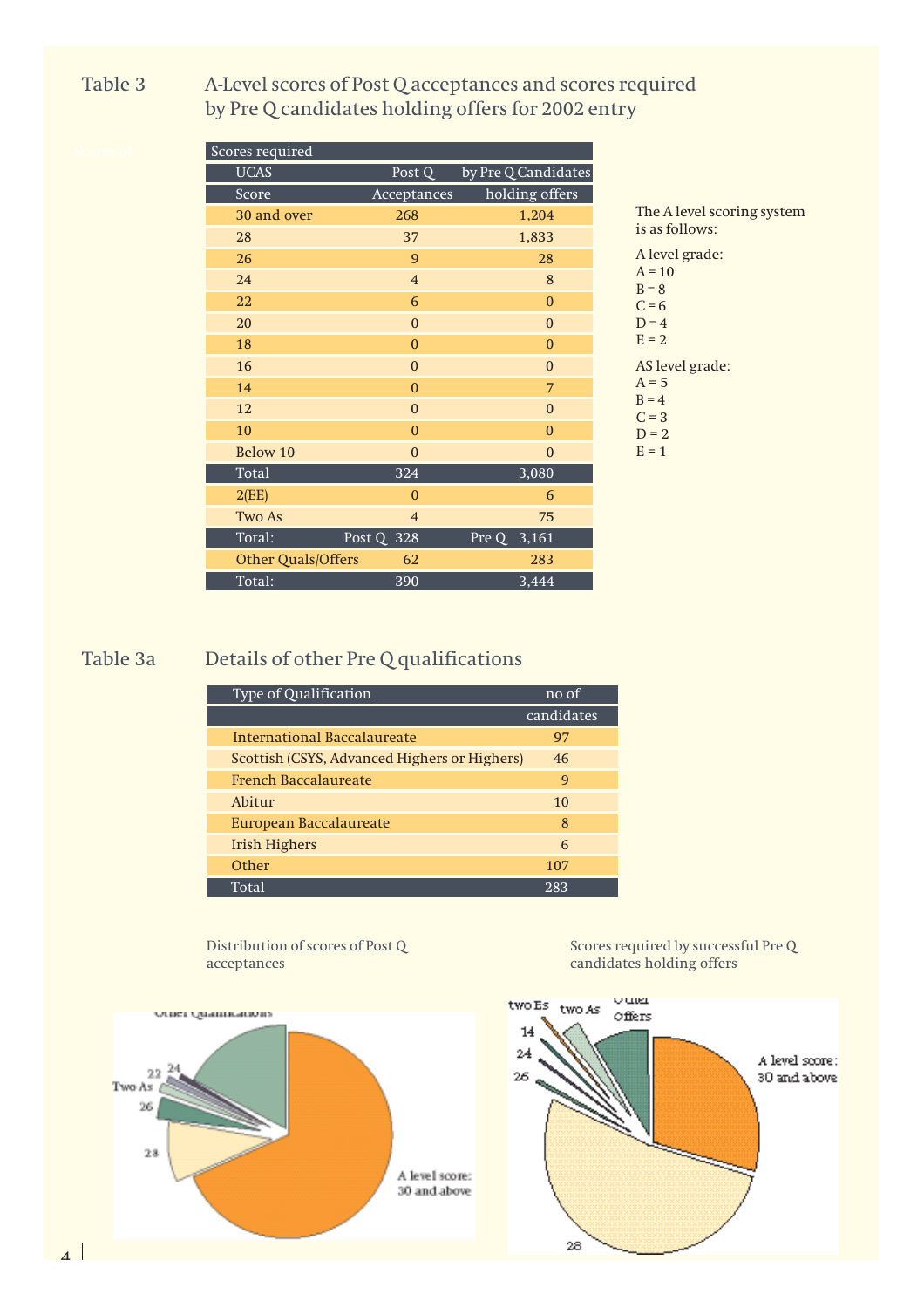## Table 4 2002 Entry by A-level score

The table below gives the A-level scores achieved by those students who entered Oxford in October 2002. 3,139 of the new entrants held qualifications in three A-level subjects. 358 had completed their A levels before they applied, the remaining 2,781 were offered places before taking A levels in the summer of 2002.

|                  | Post Q            |              | Pre Q          |              | Total 2001 entry |       |
|------------------|-------------------|--------------|----------------|--------------|------------------|-------|
| A-level Score    | Total             | $\%$         | Total          | %            | Total            | %     |
| <b>AAA</b><br>30 | 270               | 75.4         | 2,436          | 87.6         | 2,706            | 86.2  |
| 28               | 67                | 18.7         | 305            | 11.0         | 372              | 11.9  |
| 26               | 13                | 3.6          | 33             | 1.2          | 46               | 1.5   |
| 24               | $\overline{4}$    | 1.1          | $\overline{4}$ | 0.1          | 8                | 0.2   |
| 22               | $\overline{4}$    | 1.1          | $\mathbf{0}$   | $\mathbf{0}$ | $\overline{4}$   | 0.1   |
| 20               | $\mathbf{0}$      | $\mathbf{0}$ | $\mathbf{1}$   | 0.03         | $\mathbf{1}$     | 0.03  |
| 18               | $\mathbf{0}$<br>D |              | $\mathbf{0}$   |              | $\mathbf{0}$     |       |
| 16               | $\mathbf{0}$      |              | $\mathbf{0}$   |              | $\bf{0}$         |       |
| 14               | $\mathbf{0}$      | $\mathbf{0}$ | $\mathbf{1}$   | 0.07         | $\mathbf{1}$     | 0.06  |
| 12               | $\mathbf{0}$      |              | $\mathbf{1}$   |              | $\mathbf{1}$     |       |
| Below 12         | $\mathbf{0}$      |              | $\mathbf{0}$   |              | $\mathbf{0}$     |       |
|                  | 358               | 100.0        | 2,781          | 100.0        | 3,139            | 100.0 |

# Table 5 Number and percentage of acceptances by GCE Examination Board<sup>1</sup>

|                          |       | Total A level. |                 |               |  |  |  |
|--------------------------|-------|----------------|-----------------|---------------|--|--|--|
|                          |       | Acceptances    | candidates 2002 |               |  |  |  |
| <b>Examination Board</b> | No.   | %              | No.             | $\frac{0}{2}$ |  |  |  |
| Oxford and Cambridge     | 1,097 | 35.2           | 128,835         | 26.6          |  |  |  |
| Edexcel                  | 1,065 | 34.2           | 130,476         | 27.0          |  |  |  |
| <b>AQA</b>               | 795   | 25.5           | 185,156         | 38.2          |  |  |  |
| Welsh                    | 107   | 3.4            | 30,979          | 6.4           |  |  |  |
| Northern Ireland         | 50    | 1.6            | 8,628           | 1.8           |  |  |  |
| Total                    | 3.114 | 100.0          | 484.074         | 100.0         |  |  |  |

Scottish 38 Others 241



1 In Table 5 one Board is assigned to each candidate. Where candidates have taken A levels with more than one Board, they are assigned to the Board with which they took the majority of their subjects; and if candidates took the same number of A levels with assigned to the board with which they took the majority of their subjects; and if candidates took the same number of A levels with  $\sim$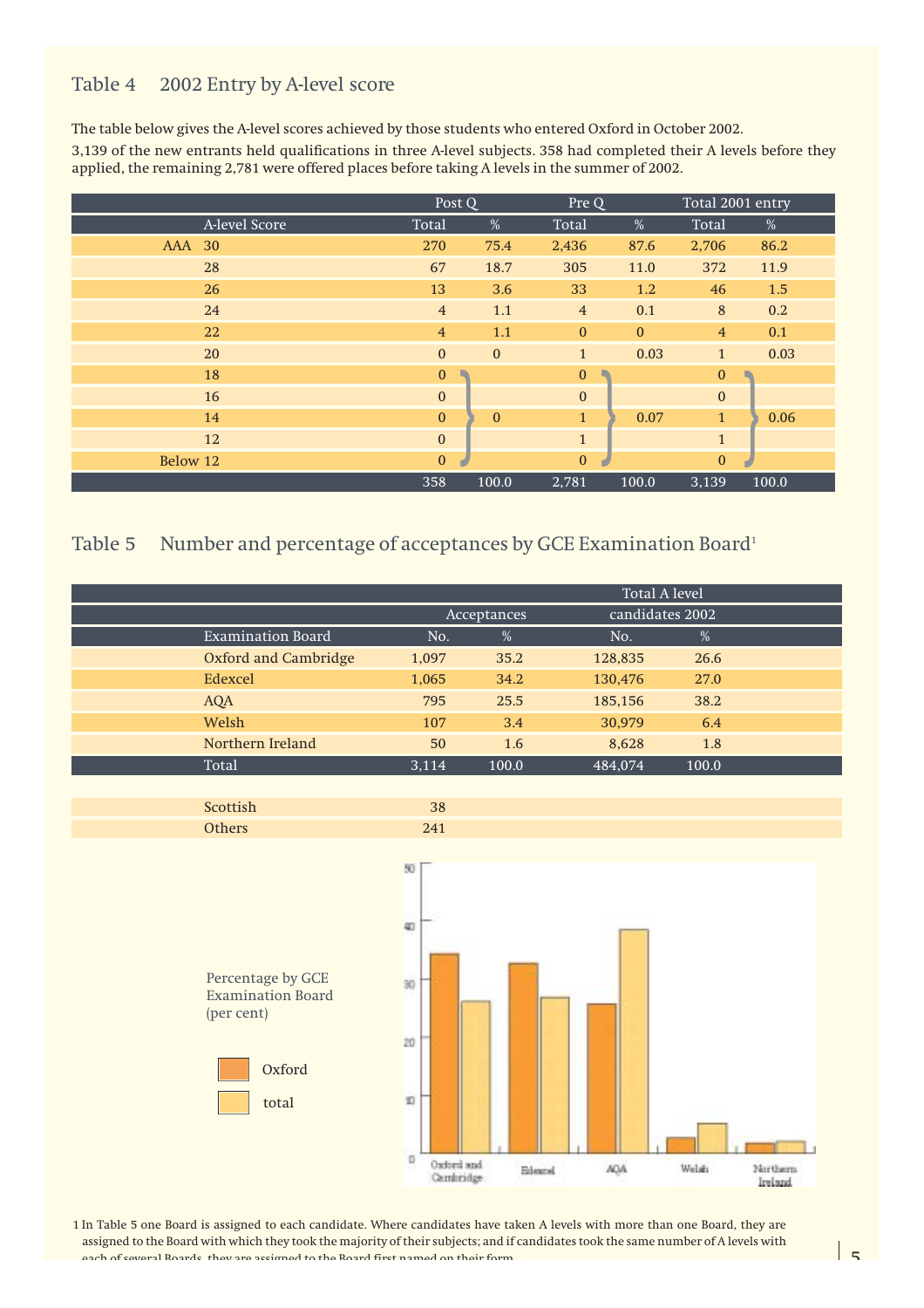# Table 6 Number of applications and acceptances per course (by year of application)

|                                                    |                |              |                |                | % Success rate |              |  |
|----------------------------------------------------|----------------|--------------|----------------|----------------|----------------|--------------|--|
|                                                    |                | Applications |                | Acceptances    |                | Applications |  |
|                                                    | 2001           | 2000         | 2001           | 2000           | 2001           | 2000         |  |
| <b>Arts</b>                                        |                |              |                |                |                |              |  |
| <b>Ancient &amp; Modern History</b>                | 93             | 54           | 22             | 17             | 23.7           | 31.5         |  |
| Archaeology and Anthropology                       | 66             | 52           | 25             | 21             | 37.9           | 40.4         |  |
| <b>Classical Archaeology &amp; Ancient History</b> | 90             | 60           | 24             | 14             | 26.7           | 23.3         |  |
| <b>Classics</b>                                    | 213            | 175          | 123            | 118            | 57.7           | 67.4         |  |
| <b>Classics &amp; English</b>                      | 29             | 31           | $\overline{4}$ | 11             | 13.8           | 35.5         |  |
| <b>Classics &amp; Modern Languages</b>             | 23             | 37           | 12             | 13             | 52.2           | 35.1         |  |
| <b>Economics and Management</b>                    | 546            | 495          | 97             | 88             | 17.8           | 17.8         |  |
| English                                            | 1021           | 854          | 265            | 249            | 26.0           | 29.2         |  |
| English & Modern Languages                         | 143            | 102          | 25             | 28             | 17.5           | 27.5         |  |
| European & Middle Eastern Languages                | $\overline{4}$ | 13           | 3              | 6              | 75.0           | 46.2         |  |
| <b>Fine Art</b>                                    | 134            | 104          | 20             | 17             | 14.9           | 16.3         |  |
| Geography                                          | 278            | 246          | 102            | 97             | 36.7           | 39.4         |  |
| Law                                                | 1044           | 805          | 253            | 241            | 24.2           | 29.9         |  |
| Law with Law Studies in Europe                     | 263            | 214          | 26             | 26             | 9.9            | 12.1         |  |
| <b>Mathematics &amp; Philosophy</b>                | 57             | 71           | 25             | 31             | 43.9           | 43.7         |  |
| <b>Modern History</b>                              | 743            | 735          | 248            | 253            | 33.4           | 34.4         |  |
| <b>Modern History &amp; Economics</b>              | 54             | 57           | 11             | 8              | 20.4           | 14.0         |  |
| Modern History & English                           | 105            | 66           | 13             | 12             | 12.4           | 18.2         |  |
| Modern History & Modern Languages                  | 108            | 87           | 27             | 25             | 25.0           | 28.7         |  |
| <b>Modern History &amp; Politics</b>               | 223            | 189          | 46             | 37             | 20.6           | 19.6         |  |
| <b>Modern Languages</b>                            | 376            | 432          | 175            | 203            | 46.5           | 47.0         |  |
| Modern Languages & Linguistics                     | 51             | 11           | 13             | 3              | 25.5           | 27.3         |  |
| Music                                              | 131            | 114          | 55             | 60             | 42.0           | 52.6         |  |
| <b>Oriental Studies</b>                            | 99             | 60           | 45             | 35             | 45.5           | 58.3         |  |
| Philosophy & Modern Languages                      | 65             | 48           | 23             | 21             | 35.4           | 43.8         |  |
| Philosophy & Theology                              | 88             | 65           | 32             | 19             | 36.4           | 29.2         |  |
| Physics & Philosophy                               | 55             | 48           | 18             | 10             | 32.7           | 20.8         |  |
| <b>PPE</b>                                         | 1026           | 880          | 273            | 264            | 26.6           | 30.0         |  |
| Theology                                           | 80             | 92           | 46             | 47             | 57.5           | 51.1         |  |
| <b>Total Arts</b>                                  | 7208           | 6197         | 2051           | 1974           | 28.5           | 31.9         |  |
| <b>Sciences</b>                                    |                |              |                |                |                |              |  |
| Biochemistry                                       | 237            | 202          | 90             | 93             | 38.0           | 46.0         |  |
| <b>Biological Sciences</b>                         | 278            | 229          | 109            | 108            | 39.2           | 47.2         |  |
| Chemistry                                          | 292            | 261          | 179            | 174            | 61.3           | 66.7         |  |
| <b>Computer Science</b>                            | 157            | 131          | 32             | $27\,$         | 20.4           | 20.6         |  |
| <b>Earth Sciences (Geology)</b>                    | 51             | 51           | 23             | 26             | 45.1           | 51.0         |  |
| <b>Engineering Science</b>                         | 347            | 315          | 132            | 135            | 38.0           | 42.9         |  |
| <b>Engineering &amp; Computer Science</b>          | 53             | 60           | 14             | 14             | 26.4           | 23.3         |  |
| Engineering/Econ/& Management                      | 94             | 60           | 21             | 18             | 22.3           | 30.0         |  |
| <b>Engineering and Materials</b>                   | 12             | 13           | 6              | $\overline{4}$ | 50.0           | 30.8         |  |
| <b>Experimental Psychology</b>                     | 195            | 172          | 51             | 43             | 26.2           | 25.0         |  |
| Human Sciences                                     | 107            | 121          | 39             | 40             | 36.4           | 33.1         |  |
| <b>Materials Science &amp; MEM</b>                 | 49             | 36           | 24             | 24             | 49.0           | 66.7         |  |
| <b>Mathematics</b>                                 | 377            | 447          | 172            | 185            | 45.6           | 41.4         |  |
| <b>Mathematics &amp; Computer Science</b>          | 80             | 87           | 30             | 28             | 37.5           | 32.2         |  |
| <b>Mathematics &amp; Statistics</b>                | 57             |              | 25             |                | 43.9           |              |  |
| Medicine                                           | 785            | 563          | 157            | 148            | 20.0           | 26.3         |  |
| Physics                                            | 458            | 371          | 181            | 166            | 39.5           | 44.7         |  |
| <b>Physiological Sciences</b>                      | 60             | 33           | 20             | 16             | 33.3           | 48.5         |  |
| PPP                                                | 200            | 199          | 37             | 42             | 18.5           | 21.1         |  |
| <b>Total Sciences</b>                              | 3889           | 3351         | 1342           | 1291           | 34.5           | 38.5         |  |
| <b>TOTAL</b>                                       | 11097          | 9548         | 3393           | 3265           | 30.6           | 34.2         |  |
|                                                    |                |              |                |                |                |              |  |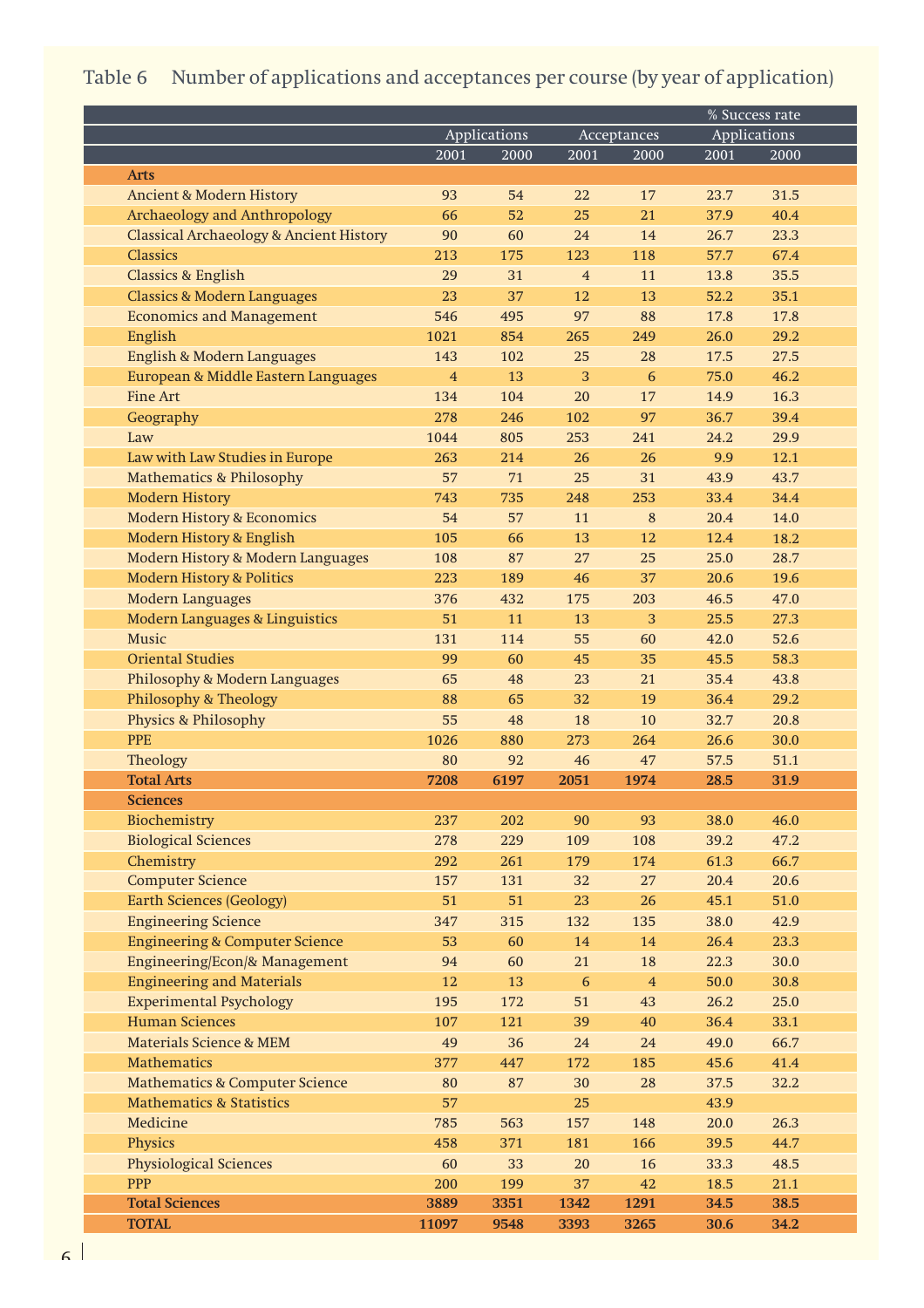# Table 7 Acceptances by College choice for 2002 entry

|              |       | Pre Q  |                | Post O |       | Total  |
|--------------|-------|--------|----------------|--------|-------|--------|
| Accepted by  | male  | female | male           | female | male  | female |
| 1st Choice   | 1,240 | 1,201  | 195            | 149    | 1,435 | 1,350  |
| 2nd Choice   | 114   | 118    | 11             | 13     | 125   | 131    |
| 3rd Choice   | 40    | 33     | $\overline{2}$ | 7      | 42    | 40     |
| Other        | 122   | 110    | 20             | 18     | 142   | 128    |
|              | 1,516 | 1,462  | 228            | 187    | 1,744 | 1,649  |
| <b>TOTAL</b> |       | 2,978  |                | 415    |       | 3,393  |

# Table 8 Open applications

| Subject                         | number of       |
|---------------------------------|-----------------|
|                                 | open applicants |
| <b>Economics and Management</b> | 126             |
| <b>PPE</b>                      | 126             |
| Law                             | 125             |
| Medicine                        | 117             |
| English                         | 75              |
| Engineering                     | 55              |
| <b>Computer Science</b>         | 43              |
| Law/LSE                         | 37              |
| Other subjects                  | 529             |
| Total                           | 1,233           |

Candidates are given the opportunity of applying to Oxford without having to name a college of preference. A total of 1,233 candidates submitted open applications. A college of preference was allocated by the Admissions Office computer which took into account the application patterns produced by the candidates who had named a college. 161 of the 1,233 who submitted open applications gained places, which is a success rate of 13.1 per cent. All colleges received some allocated candidates, the numbers ranging from 2 to 170.

# Table 9 Applications and offers by College average 2000–2002 and for 2002 entry<sup>1</sup>

|                      | Applications and<br>offers for 2002 |                                    | 3-year average<br>of applications<br>and offers |                                                             |                       | Applications and<br>offers for 2002              |           | 3-year average<br>of applications<br>and offers |                                                        |
|----------------------|-------------------------------------|------------------------------------|-------------------------------------------------|-------------------------------------------------------------|-----------------------|--------------------------------------------------|-----------|-------------------------------------------------|--------------------------------------------------------|
|                      | Applications for                    | maintained (per cent)<br>Offersfor | maintained they cent!<br>Applications for       | maintained (per cent)<br>maintained (per cent)<br>offersfor |                       | maintained (ret cent)<br><b>Applications for</b> | Offersfor | minimized bet cent<br>Applications for          | maintained (per cent)<br>maintained there<br>Offersfor |
| <b>Balliol</b>       | 60.9                                | 50.8                               | 56.8                                            | 53.1                                                        | Pembroke              | 45.9                                             | 51.1      | 44.4                                            | 50.3                                                   |
| <b>Brasenose</b>     | 40.2                                | 49.2                               | 41.9                                            | 45.8                                                        | Queen's               | 49.3                                             | 46.3      | 50.8                                            | 57.9                                                   |
| <b>Christ Church</b> | 49.3                                | 46.6                               | 46.7                                            | 44.2                                                        | <b>St Anne's</b>      | 61.0                                             | 63.5      | 56.6                                            | 61.7                                                   |
| Corpus Christi       | 60.3                                | 57.6                               | 59.3                                            | 55.0                                                        | St Catherine's        | 58.0                                             | 54.9      | 60.2                                            | 56.0                                                   |
| <b>Exeter</b>        | 52.0                                | 47.8                               | 55.5                                            | 54.3                                                        | <b>St Edmund Hall</b> | 45.6                                             | 43.5      | 43.6                                            | 44.8                                                   |
| Harris Manchester    | 100.0                               | 91.7                               | 100.0                                           | 93.0                                                        | St Hilda's            | 61.3                                             | 55.2      | 61.7                                            | 56.0                                                   |
| Hertford             | 75.9                                | 70.8                               | 70.0                                            | 66.5                                                        | St Hugh's             | 62.4                                             | 62.8      | 62.0                                            | 59.2                                                   |
| Jesus                | 68.1                                | 61.2                               | 66.3                                            | 58.6                                                        | St John's             | 79.6                                             | 74.4      | 72.5                                            | 70.3                                                   |
| Keble                | 63.3                                | 59.1                               | 62.0                                            | 61.4                                                        | <b>St Peter's</b>     | 49.1                                             | 50.8      | 49.3                                            | 51.6                                                   |
| Lady Margaret Hall   | 51.3                                | 51.5                               | 49.7                                            | 46.6                                                        | Somerville            | 55.4                                             | 63.8      | 56.6                                            | 61.5                                                   |
| Lincoln              | 62.7                                | 63.8                               | 55.3                                            | 56.0                                                        | Trinity               | 49.2                                             | 50.6      | 47.2                                            | 49.8                                                   |
| Magdalen             | 57.4                                | 51.5                               | 55.5                                            | 49.9                                                        | University            | 46.3                                             | 49.3      | 47.4                                            | 46.7                                                   |
| Mansfield            | 80.8                                | 75.4                               | 73.5                                            | 72.3                                                        | Wadham                | 75.4                                             | 72.5      | 73.5                                            | 68.8                                                   |
| Merton               | 58.9                                | 52.5                               | 60.6                                            | 55.6                                                        | Worcester             | 49.0                                             | 48.0      | 44.0                                            | 47.5                                                   |
| <b>New</b>           | 53.2                                | 55.4                               | 53.9                                            | 50.7                                                        | Average               | 59.1                                             | 57.4      | 57.5                                            | 56.3                                                   |
| Oriel                | 53.7                                | 48.9                               | 47.8                                            | 44.6                                                        |                       |                                                  |           |                                                 |                                                        |

1 The figures relate to applicants from a school or college in the UK, but exclude international students from outside the UK 2 For mature students, aged 21 or over, only